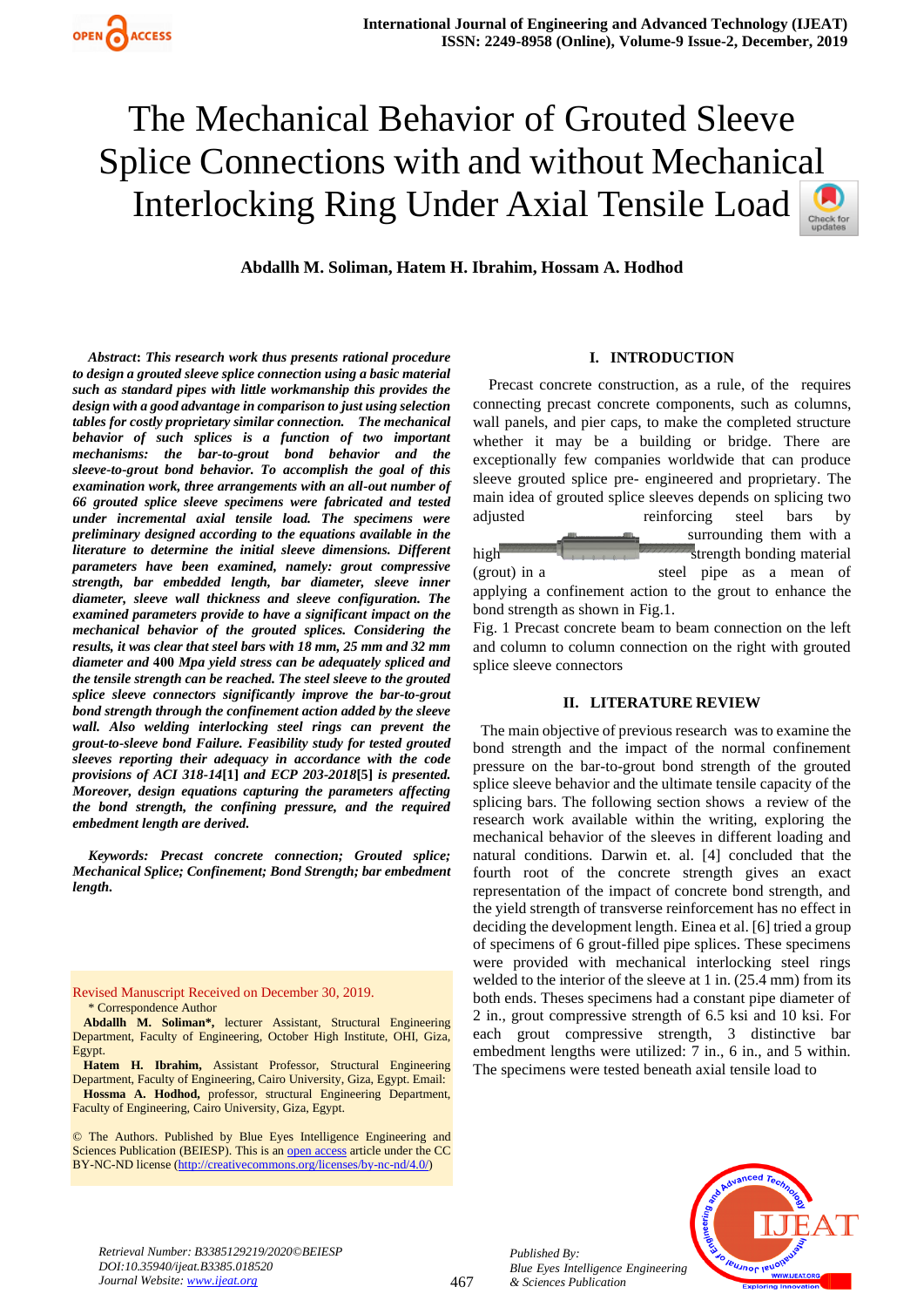

investigate the mechanical behavior of the grafts in terms of 2 diverse association parameters, specifically the grout compressive strength and the development length. It was concluded that utilizing welded steel rings inside the grouted splice pipe at both ends of the sleeve can increase the capacity of the splice by adding of including more confiment pressure to the spliced bar and improve the bond strength. Meanwhile, they derived equations (1)-(2) to evaluate the radial confinement pressure  $f_n$  based on the measured tangential strain  $\epsilon$ s in the pipe after testing the grouted splice connector:

$$
Ts = \mathcal{E}_s \mathbf{t} (\Delta L) \mathbf{E}
$$
 (1)  

$$
fn = \frac{2 \mathcal{I}s}{di (\Delta L)} = \frac{2 \mathcal{E}s \mathcal{t} (\Delta L) \mathbf{E}}{di (\Delta L)} = \frac{2 \mathcal{E}s \mathcal{t} \mathbf{E}}{di}
$$
 (2)

It ought to be noted that the previously mentioned equations have a determined parameter to discover out the confining pressure which is the measured tangential strain within the pipe. Unless the tangential strain of the pipe is measured, the confining pressure will not be calculated. Ling et al. [8] examined the mechanical behavior of two distinctive shapes of splice sleeve connectors: Welded bar sleeve (WBS) and Tapered head sleeve (THS). In WBS introducing specimens, they increased the confining action of the sleeve by implies of presenting welded bars to the interior of the sleeve lessening the grouting range. On the other hand, they developed the THS by decreasing the diameter of both ends of the sleeve itself as ways of interlocking the grout the sleeve to inhibit the grout sleeve-bond failure. The results showed that decrease of the sleeve diameter results in increasing the tensile capacity by means of improving the confinement stress on the surrounding grout. Equation (3) WBS and (4) the THS were based on a linear regression method to compute the bond strength as function of grout compressive strength, the bar diameter, and the interior diameter of the sleeve.

(3) 
$$
\frac{v_b}{\sqrt{fug}} = -6.7 * 10^{-3} * d_{sl} - 6.896 * 10^{-3} * L_b + 3.430
$$

$$
\frac{v_b}{\sqrt{fug}} = -9.037 * 10^{-3} * d_{sl} - 14.642 * 10^{-3} * L_b + 4.958
$$

$$
(4)
$$

Where:

 $Ub = bond$  stress in sleeve under tensile load (N/mm2)  $f_{u,g}$  = Grout compressive strength in sleeve (N/mm2)  $dsl =$  internal diameter of sleeve (mm)  $lb = bar$  embedded length (mm) Eliya and George [7] considered the specified development

length of a grouted splice sleeve connector for two types of sleeves in this investigation: threaded sleeves (T series) and threaded with end plates (P series). They expressed that the behavior of the splices depended on the confining stress

which is considered the bond divided by the shear friction coefficient between the bar and the surrounding grout. A 3D finite element model for 2 specimens was displayed and appeared that the coefficient of friction ranged from 1.6 to 1.7 which is the same value obtained from the exploratory test data indicating the reliability of the conclusion . Additionally, the model showed that the value of  $0.2 f$ c for the confinement stress is satisfactory to reduce the probability of crushing and excessive cracking for the grout surrounding the spliced bars. The following equations, referred to herein after as (5)-(8), derived by Eliya and George illustrate the relation between the required embedded length,  $lb$ , with an applied force,  $P$ , and different parameters affecting the behavior of the grouted splice sleeves such as the confinement stress,  $Fn$ , and the grout compressive

$$
F_b = F_n \mu \qquad \qquad \text{strength, fc.}
$$

$$
(5) \qquad F_n d = 2t \; F_s
$$

(6) 
$$
F_n = \frac{2tFs}{d} \leq 0.2 \text{ fc}
$$

$$
\frac{7}{2}
$$

$$
l_b = \frac{p}{\pi ab \mu \min(0.2 Fc \frac{2t Fs}{d})}
$$

(8)

#### Where:

 $Fb =$  the bond strength between the bar and the surrounding grout

 $\mu$  = the coefficient of friction between the bar and the grout  $d =$  the inside diameter of the sleeve  $t =$  the sleeve wall thickness

 $Fc=$  the specified yielding stress of the sleeve material

 $db =$  the bar diameter  $lb =$  embedded length

Belal [3] tested 70 sleeve grout splice specimens with different parameters namely grout type, sleeve thickness, bar dimeter (12 and 16 mm), embedded length, sleeve configuration and eccentricity effect. The researcher concluded that steel sleeve to the grouted splice sleeve connectors significantly improve the bar-to-grout bond strength through the confinement action added by the sleeve wall. Welding interlocking steel rings with 6 mm minimum thickness can prevent the grout-to-sleeve bond failure. Belal [3] also derived design equations referred to herein after as (9)-(12). These present a simple formula using a linear regression method to evaluate the bar-grout bond strength of the grouted splices as a function of the initial bond strength, τbi, the confinement stress Fn, and the confinement coefficient, Ɓc . They can also determine which sleeve fits the spliced bars using available standard steel pipes and commercially available grouts to accommodate precast or



468 *Published By: Blue Eyes Intelligence Engineering & Sciences Publication* 

cast-in-situ concrete construction.

*Retrieval Number: B3385129219/2020©BEIESP DOI:10.35940/ijeat.B3385.018520 Journal Website[: www.ijeat.org](http://www.ijeat.org/)*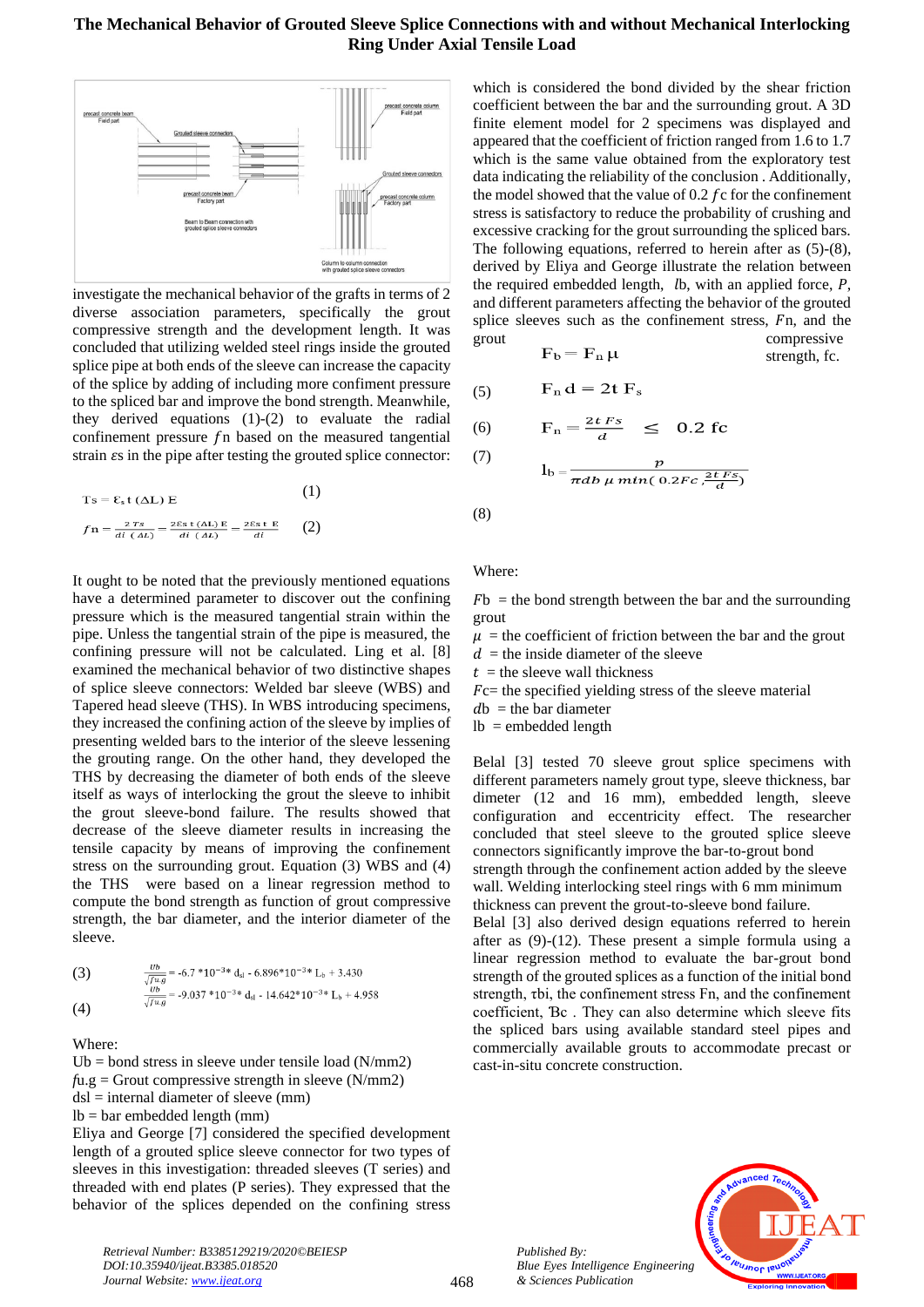

- (9)  $\tau_{\rm bt} = \tau_{\rm bi} + \mu_{\rm b} * Fn$
- (10)  $\tau_{\rm bi}$  = 0.75  $\sqrt{Fg}$
- $Fn = Bc * Fg$ (11)
- Bc = 17.841  $*\frac{1}{dsi}$  + 0.015  $\text{*}$  db 0.0024  $*\frac{ts*Es}{\pi*(ds\text{ avg})^2}$ (12)

Where:

 $\tau$ bt = total bar -to- grout bond strength (MPa)  $\tau$ bi = initial bar -to- grout bond strength (MPa)  $\mu$ b = coefficient of friction between the spliced bars and grout  $=1.0$ Fn= confinement stress (MPa) Fg= grout compressive strength (MPa) Ɓc= confinement coefficient  $dsi = inner diameter of sleeve (mm)$  $db = bar diameter (mm)$ ts= sleeve wall thickness (mm)

Es= the modulus of elasticity of the sleeve material (MPa) ds avg= average diameter of the sleeve (mm)

#### **III. OBJECTIVE**

The main aim of this research is to present a rational procedure to design grouted sleeve splice connection using the commercial sleeve (steel pipe ASTM) [2] and commercial available grouts. This can be achieved by derivation of comprehensive new design equations that can be used to design sleeve grouted splice with or without steel rings considering all the parameters affecting the joint and achieve all the code requirements for splicing steel bars. Based on these equations, grouted sleeve specifications selection tables can be developed for different bar diameters.

#### **IV. EXPERMENTAL PROGRAM**

The objective of testing the grouted splice sleeve specimens was to find out the effect of each of the interacting parameters such as grout compressive strength, sleeve diameter, sleeve wall thickness, sleeve configuration (installing steel rings or not), steel bar diameter and bar embedded length. Furthermore, the whole behavior of the splice under axial tensile loading is studied.

#### **A. DESCREPTION OF SPECIMENS**

 Three series with a total number of 66 specimens of grouted splice sleeve connectors were prepared to be tested in the experimental study. Each series differs from the others in some parameters such as the grout compressive strength, the

sleeve diameter, and the bar embedment length. All the specimens where made up of available commercial pipes and grouts. Table- I reports the available steel pipes conforming to ASTM A106 Grade B [2] and having a minimum yield strength of 240 MPa. Meanwhile, the commercially available grouts used in this research work were SIKAgrout® 200 (G200) [9] and SIKAgrout® 214 (G214) [10]. The compressive strength of the grouts was measured at the age of 7 days to find out the developing of the grout strength till the testing day of the specimens. Also, it was measured on the testing day using standard  $50 \times 50 \times 50$  mm cubes.

Five types of proposed splice sleeve connectors were used. The entire sleeves were named according to the interacting parameters affecting the behavior of each sleeve. For example, specimen G200-D18-120-SL73-R stands for a grouted splice sleeve connector made from a Sleeve SL73 and filled with grout G200. The D18 symbol stands for the diameter of the spliced bars and R stands for specimens enhanced with interlocking steel rings. In addition, the number 120 in the middle name of the specimen presents the embedment length of the spliced bars. Specimens were named with a symbol of GS, GSS, and GSSR. GS symbol stands for the grout splice specimens with no sleeve which are used in determining the initial bond strength of the grouted splices as shown in Fig. 2. The specimens with GSS symbol are the grout splice sleeve specimens without interlocking steel rings which are used to determine total bond strength as sown in Fig. 3. Meanwhile, GSSR stands for the grout splice sleeve specimens with interlocking steel rings which are used to determine specimens total bond strength as shown in Fig.4.

appendix A Table – A1 lists the  $66$  specimens in terms of specimen's number, specimens ID, grout type, sleeve outer diameter (ds out), sleeve inner diameter (ds in), sleeve wall thickness (ts), sleeve length (Ls), bar diameter (db), and bar embedded length (Lb).



**Fig. 2 Details of GS specimens for series 1**



*Retrieval Number: B3385129219/2020©BEIESP DOI:10.35940/ijeat.B3385.018520 Journal Website[: www.ijeat.org](http://www.ijeat.org/)*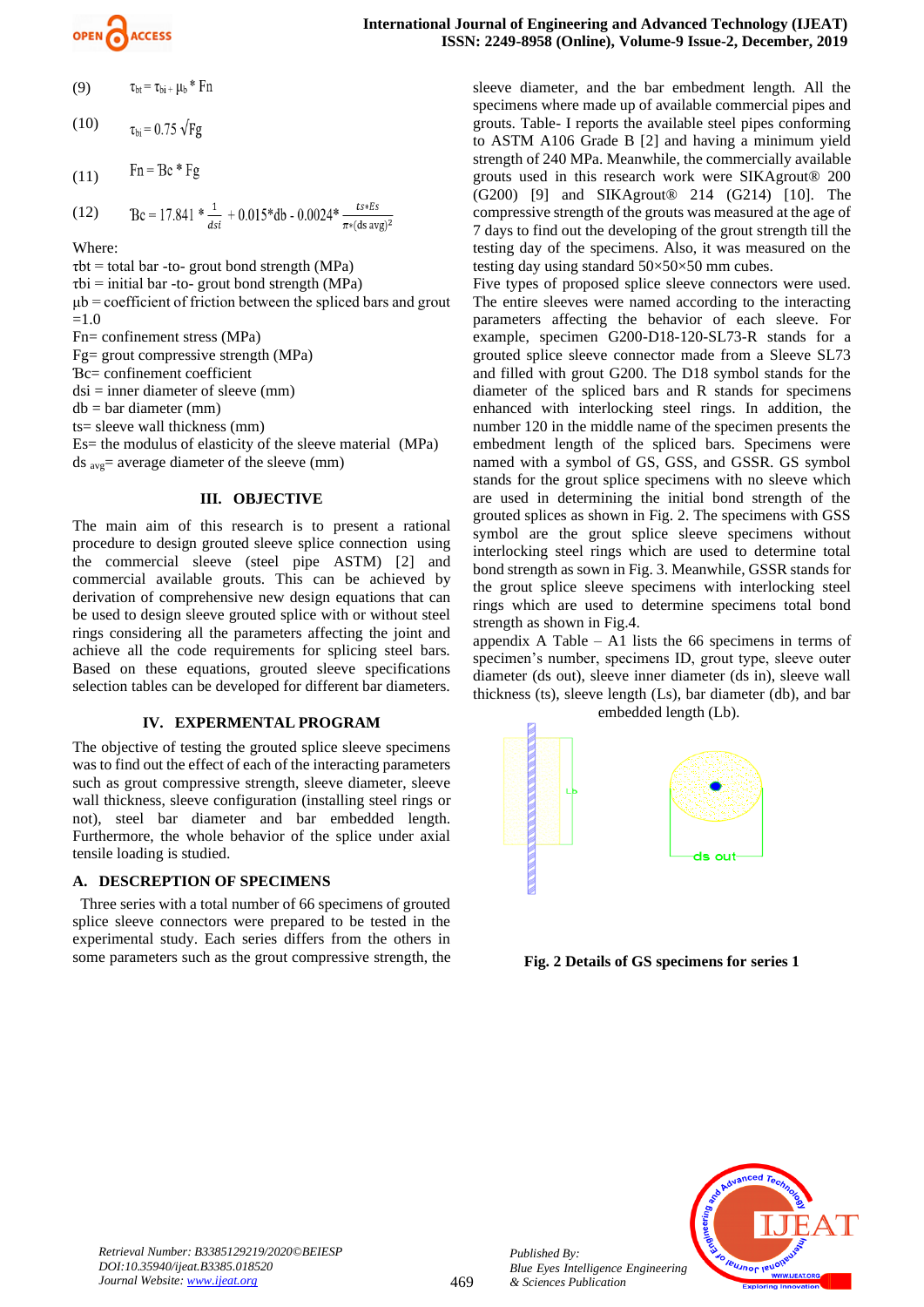| <b>Item</b>                  | <b>Nomin</b><br>al<br>diameter, | Pipe ID       | <b>Outside</b><br>diameter,<br>mm | <b>Inside</b><br>diameter,<br>mm | Wall<br>thickness,<br>mm | <b>Cross section</b><br>area, mm2 | $f_y/f_u$<br>(Nominal)<br>, MPa |
|------------------------------|---------------------------------|---------------|-----------------------------------|----------------------------------|--------------------------|-----------------------------------|---------------------------------|
|                              | mm                              |               |                                   |                                  |                          |                                   |                                 |
| <b>Steel</b><br><b>Pipes</b> | 63.5                            | SL73          | 73.03                             | 59.01                            | 7.01                     | 1454.51                           |                                 |
|                              | 76.2                            | SL 88         | 88.9                              | 73.66                            | 7.62                     | 1946.54                           |                                 |
|                              | 76.2                            | SL 88*        | 88.9                              | 77.92                            | 5.49                     | 1439.18                           |                                 |
|                              | 88.9                            | <b>SL 101</b> | 101.6                             | 90.12                            | 5.74                     | 1729.31                           | 240/420                         |
|                              | 101.6                           | SL 114        | 114.3                             | 97.18                            | 8.56                     | 2844.71                           |                                 |
| <b>Steel Bars</b>            |                                 | D 18          | 18                                |                                  |                          | 254.57                            | 400/600                         |
|                              |                                 | D 25          | 25                                |                                  |                          | 491.07                            | 400/600                         |
|                              |                                 | D 32          | 32                                |                                  |                          | 803.57                            | 400/600                         |

**Table- I: Properties of steel pipes (ASTM A106 Grade B, 2015), and 18 mm, 25 mm and 32 mm reinforcing steel bars.**



**Fig. 3 Details of GSS Specimen for series 2**



# **B. DESIGN OF SPECIMEN**

 The proposed grouted splice sleeve connector is mainly a steel pipe filled with a high strength non-shrink grout to act as the bonding and force transferring material between the

two spliced reinforcing bars through the sleeve wall. The force is transferred from one rebar to the grout through the bond action that is primarily developed by the indentations on the deformed bars interlocking with the grout. Then, the force is transmitted from the grout to the pipe by friction and the interlocking steel rings that resist the expectable movement of the grout out the pipe. The force is then transmitted from the pipe to the grout on the other half of the connector and eventually to the other spliced rebar.

Two design approaches were used to set a preliminary design for the proposed bar splice sleeve. The design procedures depend on the equations available in literature derived by Eliya and George [7], and Belal [3] to assess the sleeve dimensions and mechanical behavior which are affected by various interacting parameters such as the bar embedded length and the grout compressive strength. Different grout-to-sleeve interlocking techniques were used in literature such as welded reinforcing steel bars to the inside of the sleeve, tapered head sleeves to prevent the grout form slipping out by a smaller end diameter. Moreover, other techniques like interlocking rips, threaded sleeves, and interlocking steel rings with no complete data were proposed, so the design values where considered as a guiding starting point. Table- II shows a summary for the bar embedded lengths required to provide the minimum nominal tensile capacities of 152.6 kN, 294.4 kN, and 482.3 kN for 18 mm, 25 mm and 32 mm diameter bars, respectively. These values were determined based on a nominal ultimate tensile strength of 600 MPa. These bar embedded lengths were designed based on the equations available in the literature.



*Retrieval Number: B3385129219/2020©BEIESP DOI:10.35940/ijeat.B3385.018520 Journal Website[: www.ijeat.org](http://www.ijeat.org/)*

*Published By:*

*& Sciences Publication*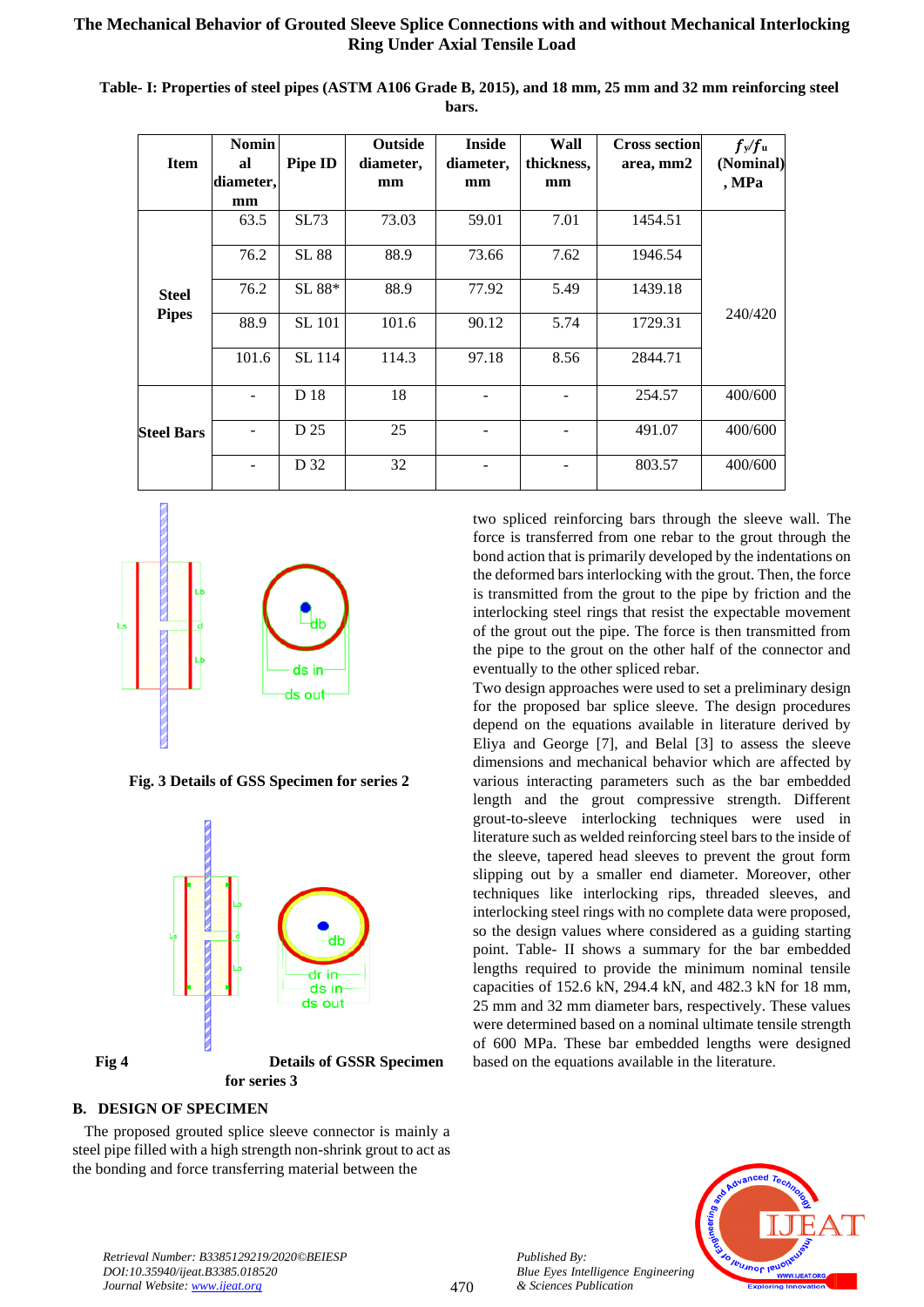

**Table- II Summary of preliminary design results for bar 18 mm, bar 25 mm, and 32 mm grouted splices**

| <b>Equation Name</b>     | <b>Belal</b> | <b>Eliya and George</b> |
|--------------------------|--------------|-------------------------|
| Bar diameter (mm)        | 18           |                         |
| <b>Grout compressive</b> |              |                         |
| strength (Mpa)           | 45           | 45                      |
| <b>Required embedded</b> |              |                         |
| length (mm)              | 170          |                         |

# **C. PREPRATION OF SPECIMENS**

The specimens were prepared in several stages: Stage 1 cutting the ASTM pipes to the required lengths as shown in Fig.5. Stage 2 - cutting the steel rings from the smaller ASTM pipes and welding the rings inside pipes as shown in Fig.6. Stage 3- install the bars to be spliced then pour the mortar to grout the sleeves as shown in Fig.7. The 50\*50\*50 mm grout cubes were prepared to be tested later to find out the actual compressive strength of the grout. Also, steel bar samples were cut to be tested later to find the actual steel yield and ultimate strength.

#### **Fig. 5 Cutting the ASTM pipes**



**Fig. 6 Cutting the steel rings**





# **D. TESTING SPECIMENS**

 The specimens were tested to investigate the mechanical behavior of the splices and the effect of the interacting parameters on the bond behavior. First, the grout cubes were tested using universal testing machine to assess the actual grout compressive strength. Second, the steel bars were tested under axial tensile load to get the actual yield and ultimate strength. Third the specimens were tested under axial tensile force by Shimazu universal testing machine as shown in Fig.8 to determine the max load and the mode of failure.



**Fig. 7 install the bars to be spliced**



**Fig. 8 Tested of grouted splice sleeve specimens under axial tensile load**

#### **V. RESULTS AND DISSCUSION**

#### **A. RESULTS OF TESTED GROUTED SPLICE SLEEVE SPECIMENS**

 Table- A2 appendix A shows a summary for the results of all the specimens. The grout compressive strength, the ultimate tensile capacity, the bond strength, and the mode of Failure are recorded. The results show that the proposed grouted splice sleeve specimens provided with welded interlocking steel rings either failed due to bar-to-grout bond Failure or bar fracture. On the other hand, grouted splice sleeve specimens with no or insufficient interlocking between the grout and the sleeve failed by grout-to-sleeve bond Failure. Welding an interlocking steel ring, with a minimum thickness of 7 mm, significantly increases the tensile capacity of the splice. This was achieved by enhancing the confinement stress, the bar-to-grout bond strength, and preventing the grout-to-sleeve bond Failure.

# **B. ANALYSIS OF EXPERIMENTAL TEST RESULTS**

# • **MODES OF FAILURE**

*Published By:*

*& Sciences Publication* 

*Blue Eyes Intelligence Engineering* 

 Three modes of Failure were detected for the specimens in the test program, namely: bar-to-grout bond failure as shown in Fig. 9, bar fracture as shown in



*Retrieval Number: B3385129219/2020©BEIESP DOI:10.35940/ijeat.B3385.018520 Journal Website[: www.ijeat.org](http://www.ijeat.org/)*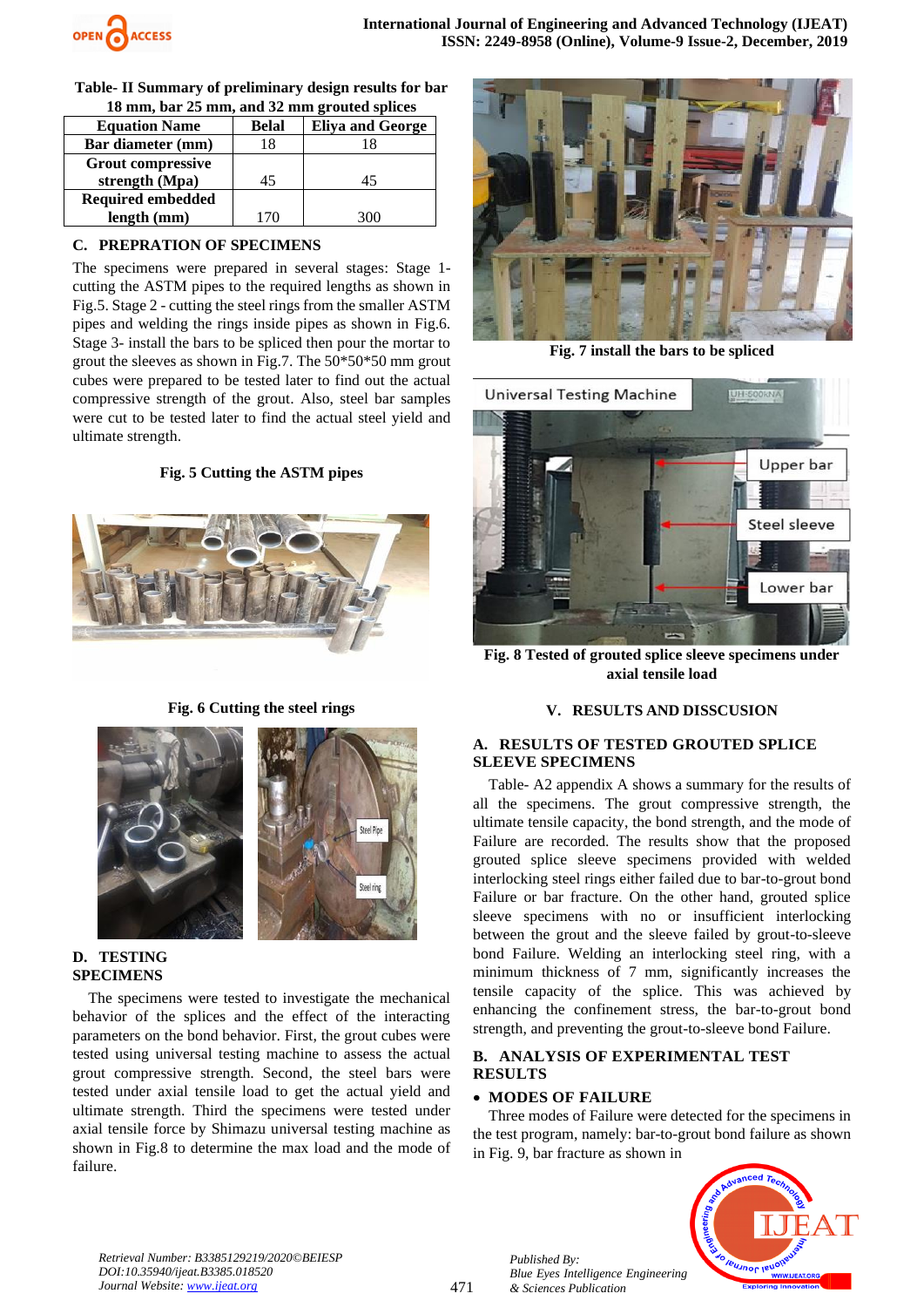Fig. 10, and grout-to-sleeve bond Failure as shown in Fig. 11. Clearly, splice specimens with no sleeves failed when the grout tensile strength was reached.

The bar-to-grout bond failure mode occurs when the bond capacity between the spliced bars and the grout cannot resist the tensile load. This can be attributed to an insufficient bar embedded length whose required value is affected by various parameters. Different values of the tensile capacity of the specimens were reported for bar-grout bond failure mode and they varied due to different configurations of the sleeves affecting the confinement, or different bar embedded lengths, or different grout compressive strengths. This mode occurred in some specimens such as GS2, GS6, GSS13, and GSS19 with tensile capacities of 50 kN, 99 kN, 226 kN, and 290 kN, respectively.

The grout to sleeve bond failure occurred when no or inadequate interlocking mechanisms were introduced to the sleeve wall to prevent the grout from slipping out of the sleeve. When the applied load overcomes the grout-sleeve direct bond resistance, the force is resisted by the grout tensile strength which is a small value with respect to the grout compressive strength. This mode of failure was clearly observed in specimens GSS4, GSS5, GSS6, and GSS8 with tensile capacities of 82.5 kN, 126.7 kN, 131 kN, and 148.2 kN, respectively. If no or inadequate interlocking mechanism is introduced to the sleeve, the grout will slip out of the sleeve, unless sleeve length is enough to provide the required bond capacity.

Bar fracture occurred when both bar-to-grout bond capacity and grout-to-sleeve bond capacity were adequate and exceeded the bar tensile capacity. In such splices, the ductile failure mode is ensured because of yielding of the spliced bars before the failure of bond. This ductile failure is desirable in designing reinforced concrete structures, so, these connectors, that guarantee the bar fracture mode, are highly recommended. The bar fracture mode was observed in many specimens such as GSS3, GSS12, GSSR3, and GSSR6 with tensile capacities of 151 kN, 154 kN, 152.5 kN, and 152.2 kN, respectively.



**Fig. 9 Bar grout bond Failure Fig. 10 Grout to sleeve** 



 **bond failure**



#### **Fig. 11 Bar fracture failure EFFECT OF STUDIED PARAMTERS • GROUT COMPRESSIVE STRENGTH**

 The comparison shown in Fig.12 reports that increasing the grout compressive strength significantly increases the tensile capacity of the grouted splice sleeve connectors. This can be attributed to the increase of the bond strength between the spliced bars and the grout due to the increase of the grout compressive strength. Moreover, increasing the grout compressive strength leads to an increase in the bearing capacity of the grout at the interlocking steel rings.



**Fig. 12 Grout strength effect on the tensile capacity.**

#### **BAR EMBEDDED LENGTH**

 The comparison shown in Fig.13 reports that the tensile capacity increases as the bar embedded length increases. Increasing the bar embedded length means increase of the number of shear keys along the interface of the splicing bars with the surrounding grout and the bar circumferential area enhancing the bond capacity. This results in a significant increase in the tensile capacity.



**Fig. 13 Embedded length effect on the tensile capacity**



*Published By:*

*& Sciences Publication*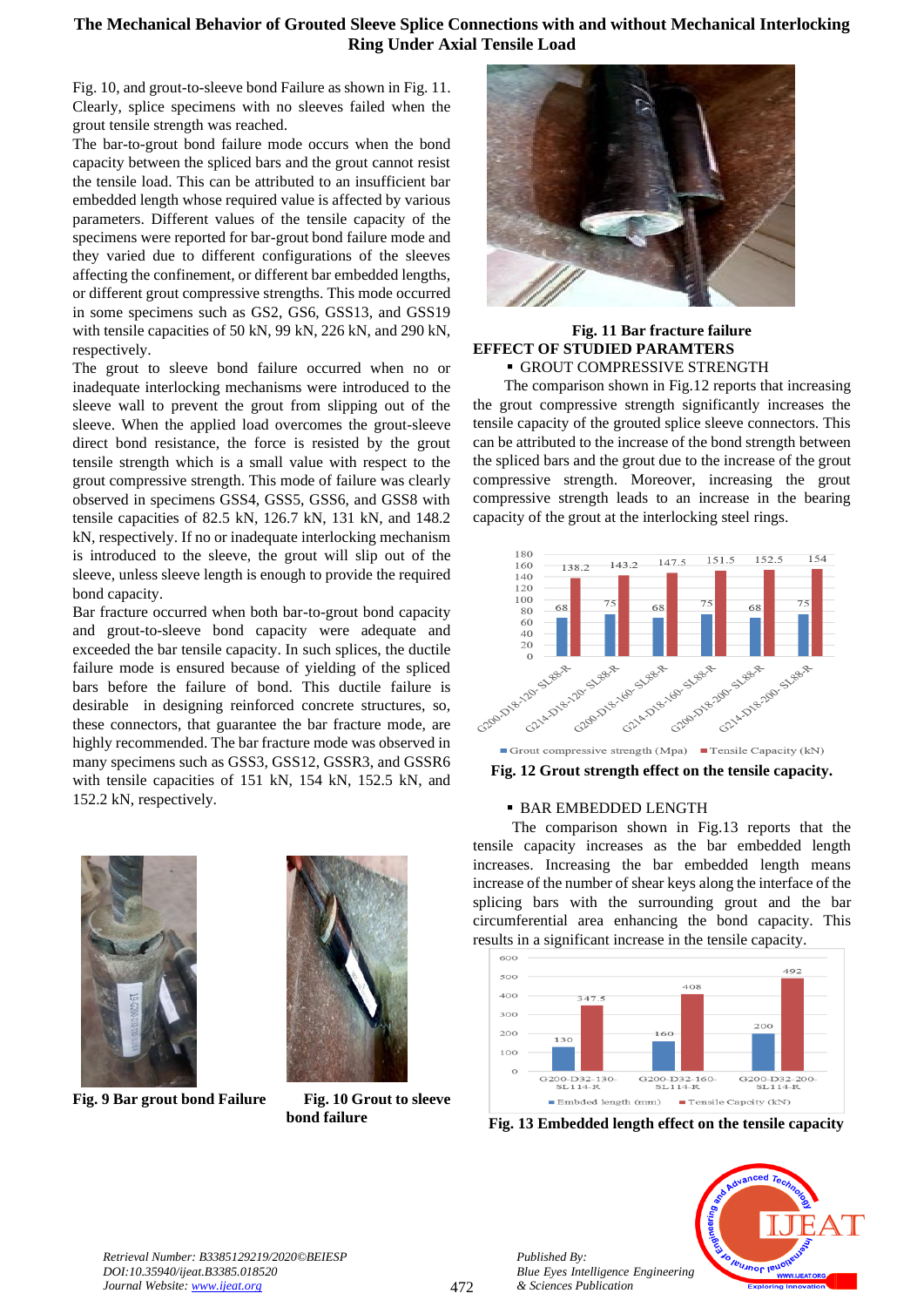

#### **• BAR DIAMETER**

 The comparison shown in Fig.14 reports that increasing the bar diameter from 18 mm to 25 mm developed a notable increase in the tensile capacity of the grouted splice sleeve connectors. This is due to two reasons: As the bar diameter increases, the embedded circumferential area increases. Also, as the bar diameter increases, the grout volume surrounding the bar decreases, consequently, the bar is more confined. The higher the confining stress on the grout, the larger the tensile capacity value of the grouted splice sleeves.



# **EXECTED BIAMETER EFFECT**

 Increasing sleeve diameter splicing the same bar diameters means a decrease in the confining stress on the grout surrounding the spliced bars. Consequently, this leads to a decrease in the tensile capacity of the connection. This is attributed to the decrease of the bond strength due to the reduction of the confining stress. Fig. 15 shows the effect of changing sleeve diameter on the tensile capacity.



# **EXECUTE WALL THICKNESS EFFECT**

 Increasing sleeve thickness of the same bar diameter and the same sleeve outer diameter increase the tensile strength due to the increase in confining stress on the grout surrounding the spliced bars. This may be attributed to increase of the bond stress due to increase the confining stress. Fig. 16 reports the effect of changing sleeve wall thickness from 5.49 mm to 7.62 mm for the same sleeve out diameter 88.9 mm that is showed increase in tensile strength from 82.5 kN to 136 kN.



#### **Fig. 16 Wall thickness effect on the tensile capacity. EXECUTE CONFIGURATION EFFECT**

Introducing interlocking steel rings at both ends of the inner sleeve wall significantly increased the tensile capacity of the grouted bar splice. Constraining the grout inside the sleeve prevents the grout-sleeve bond Failure and increases the confining stress which enhances the bar-grout bond strength as well. Fig. 17 shows the effect of welding ring on the tensile capacity.



**Fig. 17 Welding ring effect on the tensile capacity.**

#### • **DETERMINING THE ADEQUACY OF TESTED SPECIMENS ACCORDING TO ACI 318-14 AND ECP 203-2018**

 To check the adequacy of the tested specimens, the yield ratio,  $R_y$ , and the ultimate ratio,  $R_u$ , were calculated and reported in Table- A2 Appendix A. The yield ratio,  $R_v$ , can be defined as the ratio of the tensile capacity of the specimen and the yield strength of the bar. The ultimate ratio,  $R_u$ , can be defined as the ratio of the tensile stress of the specimen and the ultimate strength of the bar. According to ACI 318-14 [1] a mechanical splice type 1 and ECP 203-2018[5], the splice is considered satisfactory when the ultimate tensile capacity of the splice is 125 % times the yield strength of the spliced bars. So, the yield ratio,  $R_y$ , should be at least 1.25.Meanwhile, in accordance with ACI[1] 318-14, type 2 mechanical splices, which are used in lateral load resisting frames or shear walls, should sustain the tensile strength of the spliced bars. For these purposes, only specimens with ultimate ratio,  $R_u$ , greater than or equals to 1 shall be adequate for type 2 mechanical splices.



*Retrieval Number: B3385129219/2020©BEIESP DOI:10.35940/ijeat.B3385.018520 Journal Website[: www.ijeat.org](http://www.ijeat.org/)*

*Published By:*

*& Sciences Publication* 

*Blue Eyes Intelligence Engineering*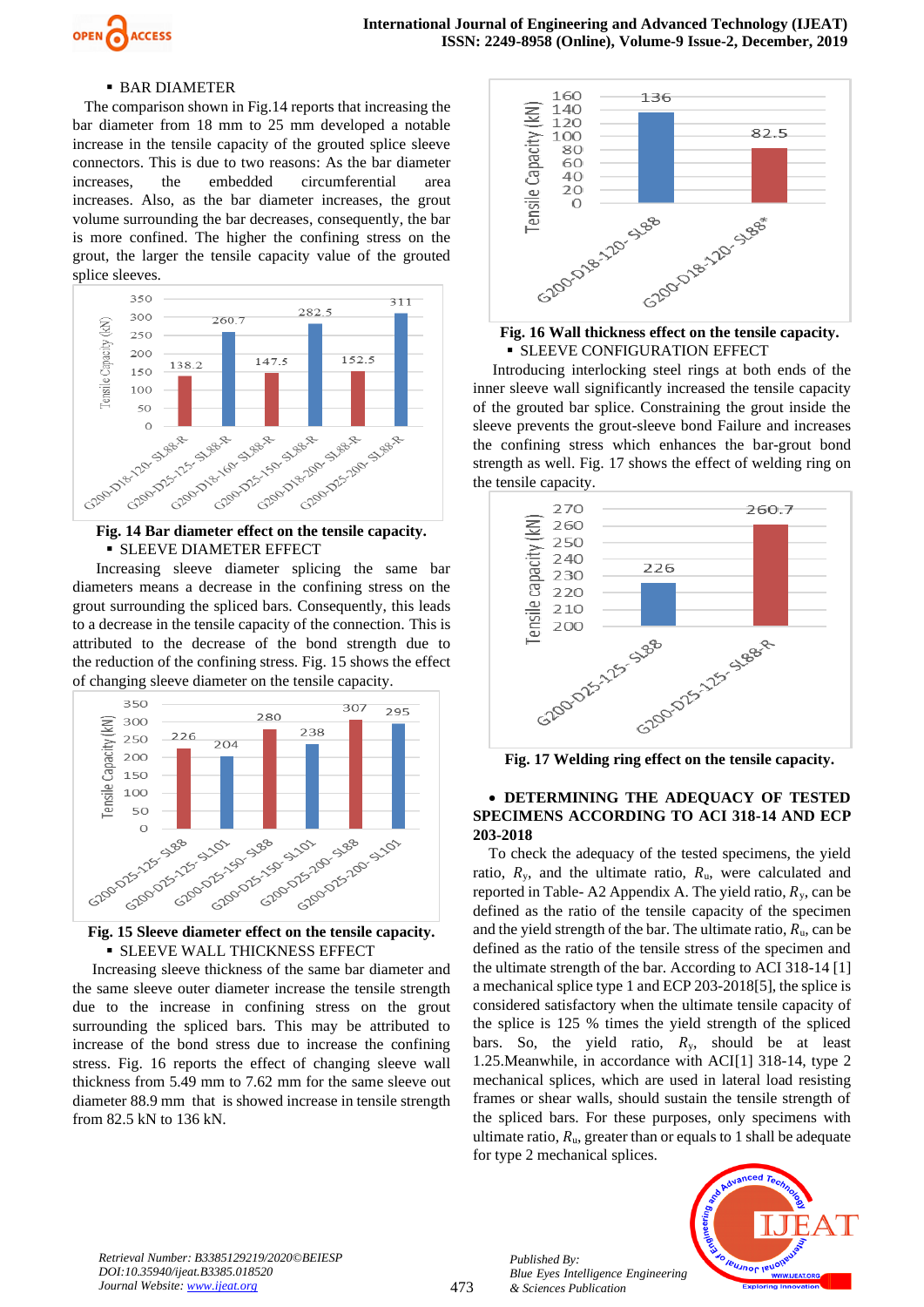Clearly, all the bar-fractured specimens are considered satisfactory according to ACI 318-14[1] type 2 where the ultimate ratio, Ru, values ranged from 1 to 1.05 provisions for type 2 mechanical splices. Also, the specimens with Ry ranging from 1.25 to 1.58 are adequate with respect to the ACI 318-14[1] type 1 and ECP 203-2018[5] provisions for mechanical splices. This shows that for 18 mm diameter reinforcing steel bars, grout 214, and a SL73 without interlocking steel rings, an embedment length of 120 mm is adequate to satisfy type 1, while an embedment length of 200 mm is required to satisfy type 2. Similarly, for 18 mm diameter reinforcing steel bars, grout 214, and a SL73 with interlocking steel rings and an embedment length of 120 mm is adequate to satisfy type 1 mechanical splices, while an embedment length of 160 mm is required to satisfy type 2 mechanical splices. Comparing these results to the initial design procedures performed according to the reported design equations available in literature, it can be seen that the equation developed by Belal reported that the embedded length for type 1 equal 100 mm and equal 120 mm for type 2 which were less than the actual values , and the equations derived by Eliya and George reported that the embedded length for type 1 is 160 mm and is 193 mm for type 2 which were too conservative. The equations in the literature didn't cover the effect of all the parameters affecting the design of the grouted splice sleeves.

#### **C. PROPOSED COMPREHENSIVE DESIGN PROCEDURES**

Based on the results of the experimental program, the following design equations present a simple formula using a linear regression method to evaluate the initial grout bond strength, t<sub>bi,</sub> as a function of grout compressive strength, fg, (Eq. 13) GS specimens. The bar-to-grout bond strength, Ub, will be calculated as a function of the grout compressive strength, fg, the sleeve inside diameter, ds in, the sleeve wall thickness, ts, the bar diameter, db, and the bar embedded length, Lb, (Eq. 14 ) was derived for GSS and (Eq. 15) for GSSR specimens. The equations can determine the required embedded length to satisfy either type 1 or type 2 connection using chosen sleeve that, fits the spliced bars using available standard steel pipes and commercially available grouts to accommodate precast or cast-in-situ concrete construction.

Where:

 $fg =$  grout compressive strength (MPa)

 $tbi = initial bond strength (MPa)$  $Ub = bar-to-group bond strength (MPa)$ 

ds in = sleeve inner diameter (mm)

 $ts = sleeve$  wall thickness (mm)

 $db =$  spliced bar diameter (mm)

lb = spliced bar embedded length (mm)

#### • **VERIFICATION OF PROPOSED EQUATIONS**

 For verification purposes, the results of the tested specimens are compared to the predicted values of the proposed equations throughout substituting the values of the studied parameters of the tested specimens into these equations. The predicted values of bar-to-grout bond and grout-to- sleeve bond capacities are compared to the test values. It was found that the proposed equations give good reliable values for initial grout bond strength, tbi, as shown in Table- A3 Appendix A and bar-to-grout bond strength of the grouted splices, Ub, as shown in Table- A4 Appendix A for GSS specimens and Table- A5 Appendix A for GSSR specimens. The strength ratio,  $R$ , can be calculated bydividing the bond strength of the tested GS specimens by the bond strength calculated according to Eq. (13) for GS specimens as shown in Table- A3 Appendix A. The strength ratio,  $R$ , for GS specimens ranged from 0.87 to1.12. These values indicate that the proposed equations give reliable values with an error varying between  $+12\%$  and  $-13\%$ .

Based on the verification of the proposed equation and the strength ratio,  $R$ , a reduction factor namely initial bond strength reduction factor,  $\beta_i$ , was set to be 0.88 as shown in Eq. (16). The application of such a factor means that the values of the initial bond strength determined by the proposed design Eq. (16) are always less than those acquired experimentally.

(16)

Where:

 $t_{bc}$  = corrected initial bond strength (MPa)

$$
tbi = 0.75\sqrt{fg}
$$
 (13)

$$
\frac{Ub}{\sqrt{fg}} = 0.0064 * ds in + 0.1871 * ts + 0.0648 db - 0.006 * Lb
$$
\n(14)

$$
\frac{v_b}{\sqrt{fg}} = 1.747 - 2.45*10^{-3} * ds in + 0.05976*ts + 8.475*10^{-2} * db - 8.84*10^{-3} * Db (15)
$$

 $\beta_i$  = initial bond strength reduction factor = 0.88

 $\text{tbc} = \beta_i * 0.75 \sqrt{fg}$  strength ratio, *R*, was calculated by dividing the bond strength of the tested GSS specimens by the bond strength calculated according to Eq. (14) for GSS specimens as shown in Table- A4 Appendix A, and it was ranging from 0.83 to1.16. These values indicate that the proposed equations give reliable values with an error varying between  $+16\%$  and  $-17\%$ . To ensure that predicted value doesn't exceed the experimental value a reduction factor, namely, total bond reduction factor for GSS specimens,  $\beta_s$ , was set to be 0.84 as shown in Eq. 17.

(17)

Where:

 $U_{\text{bd}}$  = corrected total bond strength (MPa)

 $\beta_s$  = bond strength reduction factor for GSS specimen = 0.84

The strength ratio, *, was calculated by dividing the bond* strength  $U_{\text{bd}} = \beta_{\text{s}} * Ub$  of the tested GSSR specimens by the

bond strength calculated according to Eq. (15) for GSSR specimens as shown in Table- A5 Appendix A , and it was ranged from 0.87 to1.13.



*Retrieval Number: B3385129219/2020©BEIESP DOI:10.35940/ijeat.B3385.018520 Journal Website[: www.ijeat.org](http://www.ijeat.org/)*

*Published By:*

*& Sciences Publication*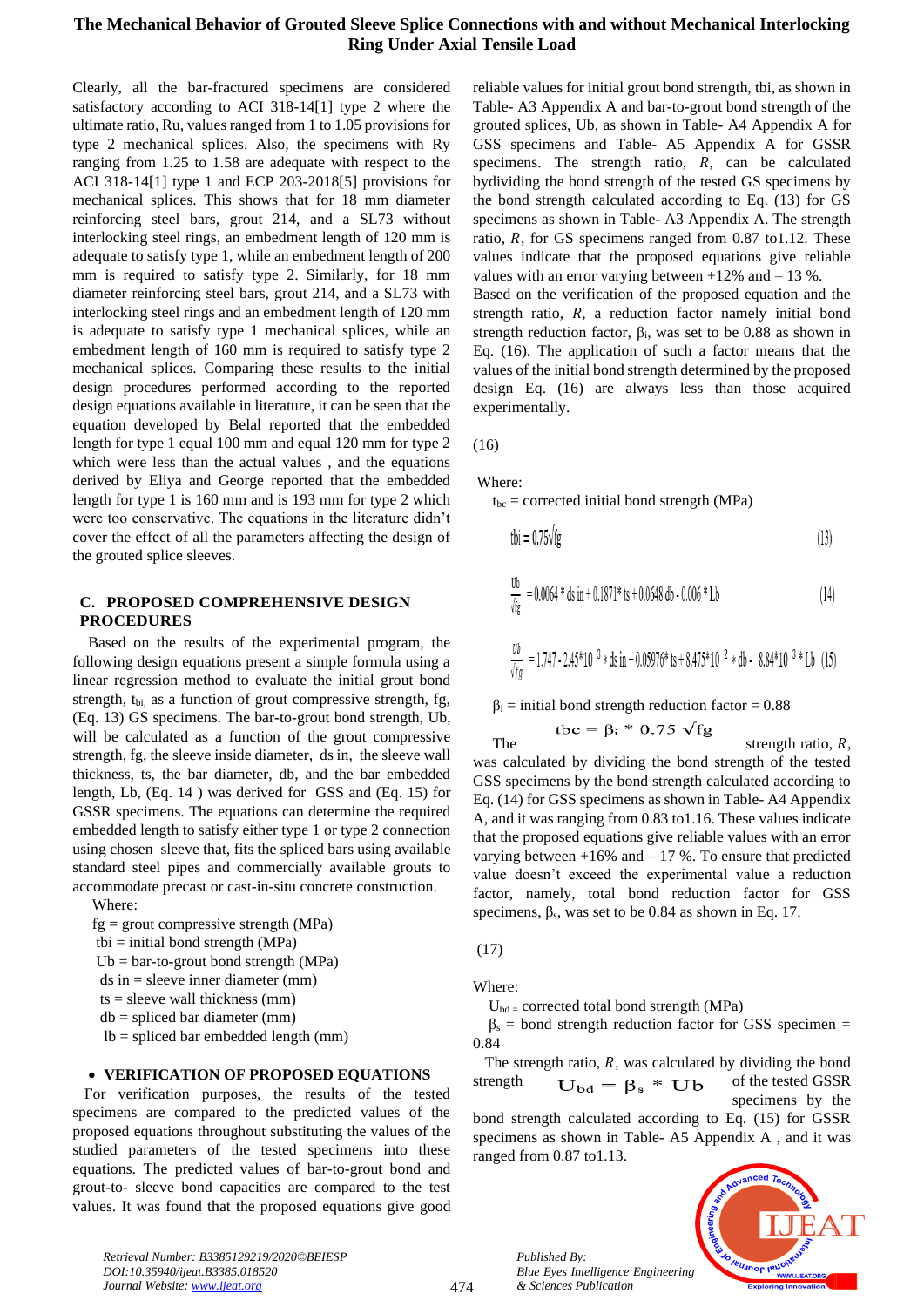

These values indicate that the proposed equations give reliable values with an error varying between  $+13\%$  and  $-13$ %. To ensure that predicted value doesn't exceed the experimental value a reduction factor namely total bond reduction factor for GSSR specimens,  $β_r$ , was set to be 0.87 as shown in Eq. 18.

(18)

Where:

 $U_{bd}$  = corrected total bond strength (MPa)

 $\beta_r$  = bond strength reduction factor for GSSR specimens = 0.87

# **VI. CONCLUSIONS**

 The results of the experimental work of this study showed that reinforcing steel bars with 18 mm, 25 mm, and 32 mm diameter can be adequately spliced using grouted splice sleeves fabricated from commercially available standard steel pipes and cementitious high strength non-shrink grouts. The studied parameters exhibited a great influence on the mechanical behavior of the grouted splices, especially, the sleeve wall thickness and the bar embedded length. Moreover, the confinement stress added by the sleeve to grouted splice sleeve connectors significantly enhanced the bar-to-grout bond strength, consequently, enhanced the whole capacity of the grouted splices. The results of the research used to derive design equations for grouted sleeve splices and get the required embedded length to satisfy the code requirements using the chosen sleeve Conclusions can be summarized as follows:

- 1. 36 grouted splice sleeve specimens are considered satisfactory in accordance with ACI 318- 14[1] for type 1 mechanical splice, and ECP 203-2018[5] for mechanical splices, moreover 10 grouted splice sleeve specimens are considered satisfactory in accordance with ACI 318- 14[1] for type 2 mechanical splice. As a result, these splices can be adequately used in field construction.
- 2. Increasing grout compressive strength increase the initial bond strength and the total bond strength.
- 3. The total bond strength increasing with the increasing of embedded length, bar diameter, and wall thickness.
- 4. Increasing the sleeve inside diameter decrease the total bond strength.
- 5. Introducing interlocking steel rings with a minimum thickness of 7 mm to the both ends of the inner sleeve wall was adequate and the tensile strength of the spliced bars was reached. The steel rings prevent the grout to sleeve bond failure.
- 6. The results of the tested specimens were compared to the predicted values of the bar-to- grout bond

$$
U_{\rm bd}=\beta_r\ast\,Ub
$$

strengths calculated from the proposed equations. It was

found that the proposed equations give good reliable values for the bar-to-grout bond strength.

7. Based on the proposed equations validated experimentally, the authors recommend the splice sleeve as mention in Table- III for grout sleeve splice specimens and as mention in Table- IV for grout sleeve splice with 7 mm interloacking ring specimens to meet the ECP 203-2018[5] and ACI 318- 14 [1] requirements for mechanical splices.it should be noted that additional testing is recommended to confirm the performance of splice sleeves for bar size other than 18 mm, 25 mm, and 32 mm.

### **Table- III: Recommended sleeve dimension for GSS specimens.**

| ф                                                             | Sleeve |       |      |        |        |      |           |  |
|---------------------------------------------------------------|--------|-------|------|--------|--------|------|-----------|--|
|                                                               | ds out | ds in | ts   | Ls     |        | Lb   |           |  |
|                                                               |        |       |      | Type 1 | Type 2 | Type | Type<br>2 |  |
| 16                                                            | 60.33  | 51.59 | 8.74 | 220    | 280    | 100  | 130       |  |
| 18                                                            | 60.33  | 51.59 | 8.74 | 240    | 300    | 110  | 140       |  |
| 20                                                            | 73.03  | 66.02 | 7.01 | 300    | 370    | 140  | 175       |  |
| 22                                                            | 73.03  | 66.02 | 7.01 | 310    | 400    | 145  | 190       |  |
| 25                                                            | 73.03  | 66.02 | 7.01 | 330    | 430    | 155  | 205       |  |
| 28                                                            | 73.03  | 66.02 | 7.01 | 350    | 450    | 165  | 215       |  |
| 32                                                            | 73.03  | 66.02 | 7.01 | 370    | 480    | 175  | 230       |  |
| 40                                                            | 73.03  | 66.02 | 7.01 | 400    | 500    | 190  | 240       |  |
| Grout Compressive strength $= 80$ MPa<br>All dimensions in mm |        |       |      |        |        |      |           |  |

#### **Table- IV: Recommended sleeve dimension for GSSR**  ns.

| specime |
|---------|
|         |

|                                       |        | Lb    |      |        |        |      |           |
|---------------------------------------|--------|-------|------|--------|--------|------|-----------|
| ф                                     | ds out | ds in | ts   | Ls     |        |      |           |
|                                       |        |       |      | Type 1 | Type 2 | Type | Type<br>2 |
| 16                                    | 60.33  | 51.59 | 8.74 | 190    | 230    | 85   | 105       |
| 18                                    | 60.33  | 51.59 | 8.74 | 210    | 250    | 95   | 115       |
| 20                                    | 73.03  | 66.02 | 7.01 | 230    | 290    | 105  | 135       |
| 22                                    | 73.03  | 66.02 | 7.01 | 240    | 300    | 110  | 140       |
| 25                                    | 73.03  | 66.02 | 7.01 | 260    | 320    | 120  | 150       |
| 28                                    | 73.03  | 66.02 | 7.01 | 270    | 340    | 125  | 160       |
| 32                                    | 73.03  | 66.02 | 7.01 | 280    | 350    | 130  | 165       |
| 40                                    | 73.03  | 66.02 | 7.01 | 300    | 380    | 140  | 180       |
| Grout Compressive strength $= 80$ MPa |        |       |      |        |        |      |           |

All dimensions in mm

# **REFERENCES**

- 1. ACI 318-14 (2014), Building Code Requirements for Structural Concrete and Commentary, Building Code Requirements for Structural Concrete (ACI 318-14) An ACI Standard Commentary on Building Code Requirements for Structural Concrete (ACI 318R-14) An ACI Report, American Concrete Institute; Michigan, United States.
- 2. ASTM A106 Grade B (2015), ASTM A106 / A106M 15 Standard Specification for Seamless Carbon Steel Pipe for High-Temperature Service; ASTM INTERNATIONAL. https://www.astm.org/Standards/A106.htm
- 3. Belal Ali "Experimental study of the mechanical behavior of grouted spliced sleeve connections for precast concrete construction under axial load"2016.
- 4. Darwin D, Zuo J, Tholen ML, Idun EK. Development length criteria for conventional and high relative rib area reinforcing bars. ACI Struct J 1996;93(3):1–13.
- 5. ECP (2018), Egyptian Code of Practice: ECP 203-2007, Egyptian Code for Design and Construction of Concrete Structures (ECP 203-2018), Housing and Building National Research Center; Giza, Egypt.



*Retrieval Number: B3385129219/2020©BEIESP DOI:10.35940/ijeat.B3385.018520 Journal Website[: www.ijeat.org](http://www.ijeat.org/)*

*Published By: Blue Eyes Intelligence Engineering & Sciences Publication*